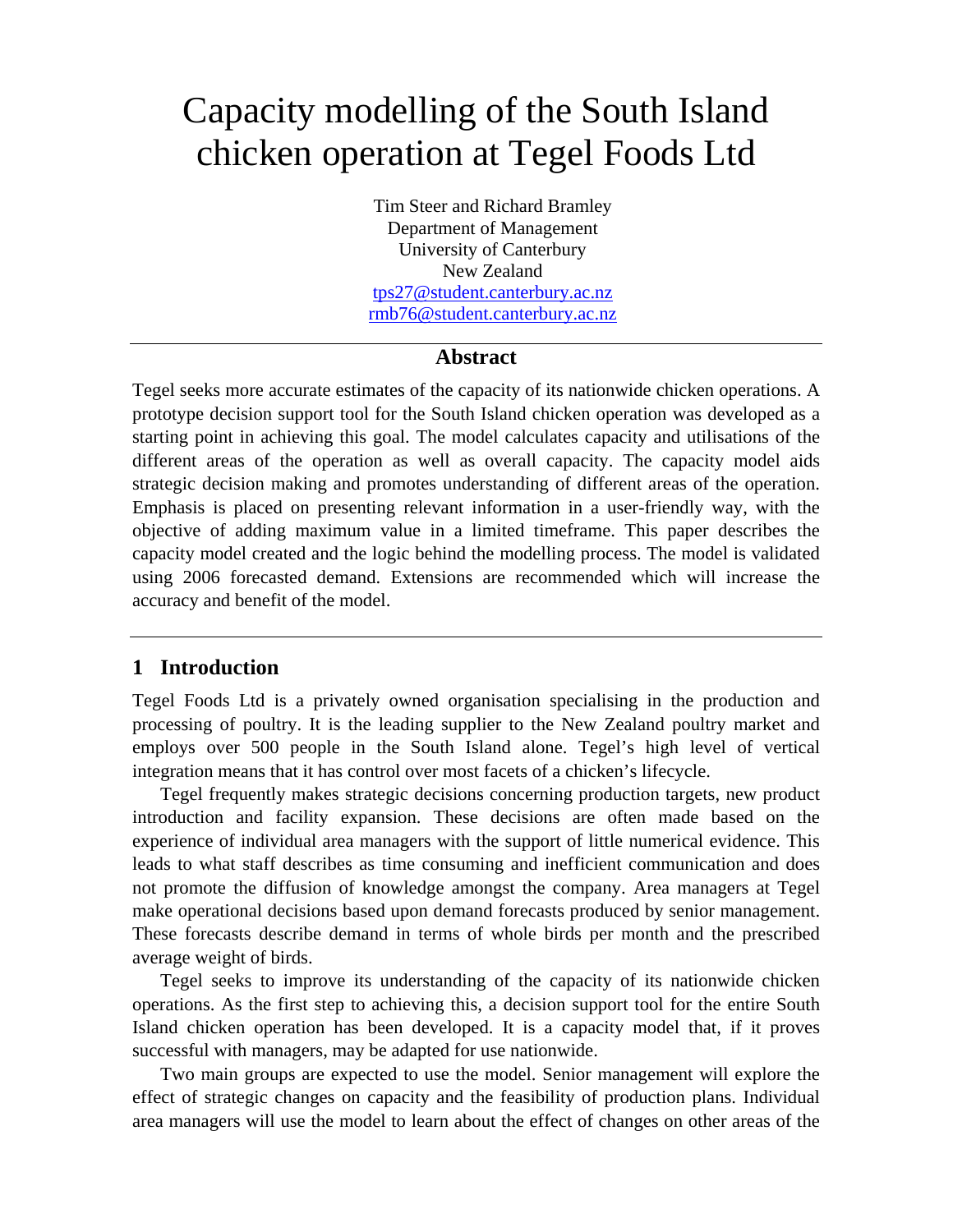operation and consider where bottlenecks lie. Interestingly, the managers who originally considered the model to be of least use to them are now most supportive and enthusiastic about its results. It demonstrates that the usefulness of model can be substantially improved if the misconceptions and threats of the model are broken down.

The model consists of a Microsoft Excel<sup>®</sup> spreadsheet with the use of Visual Basic for Applications. The use of  $\text{Excel}^{\otimes}$  ensures it is simple and user friendly to all users.

The capacity model is a prototype of a more extensive decision support tool that should be developed in the future. To make it a final product, product differentiation and improvement of estimates at the main plant should be undertaken. To allow future extensions and adaptation to other operations in the North Island, the model is designed to be adaptive and easy to control.

The model has been validated using production plans for the financial year of 2006. The capacity utilisations estimated by the model are close to those hypothesised by managers.

#### **2 Problem description**

The South Island Tegel chicken operation begins at the breeding of eggs and ends after goods are processed and distributed, as shown below in figure 1. At eleven breeder farms spread out across Canterbury, chickens are raised to produce eggs that are then transported to Tegel's hatchery in Hornby, where they are incubated and hatched. The day-old chicks are then sent to one of thirty broiler farms situated close by. These farms consist of large sheds where chickens are raised until they reach a desired weight and are gathered for processing. They are taken to the main processing plant in Hornby, where they are killed and transformed in to saleable product. Tegel also owns and operates the largest feed mill in the South Island, which produces the feed for both the breeder and broiler farms.



Figure 1. Tegel's South Island chicken operation

There are no models at Tegel that incorporate all areas of the operation and that are dedicated to estimating capacity. Most of the models in use at Tegel relate to the planning and scheduling of livestock.

Developing a capacity model presents many modelling challenges because of the nature of Tegel's chicken operation. Tegel has a long internal supply chain and consequently all parts of the operation must be considered to gauge the true capacity of any one area. Another challenge of developing a holistic capacity model is that the different areas of Tegel's chicken operation are highly dependent. Tegel is aware that being able to describe the interrelationships in a single model will be more beneficial than detailed independent models.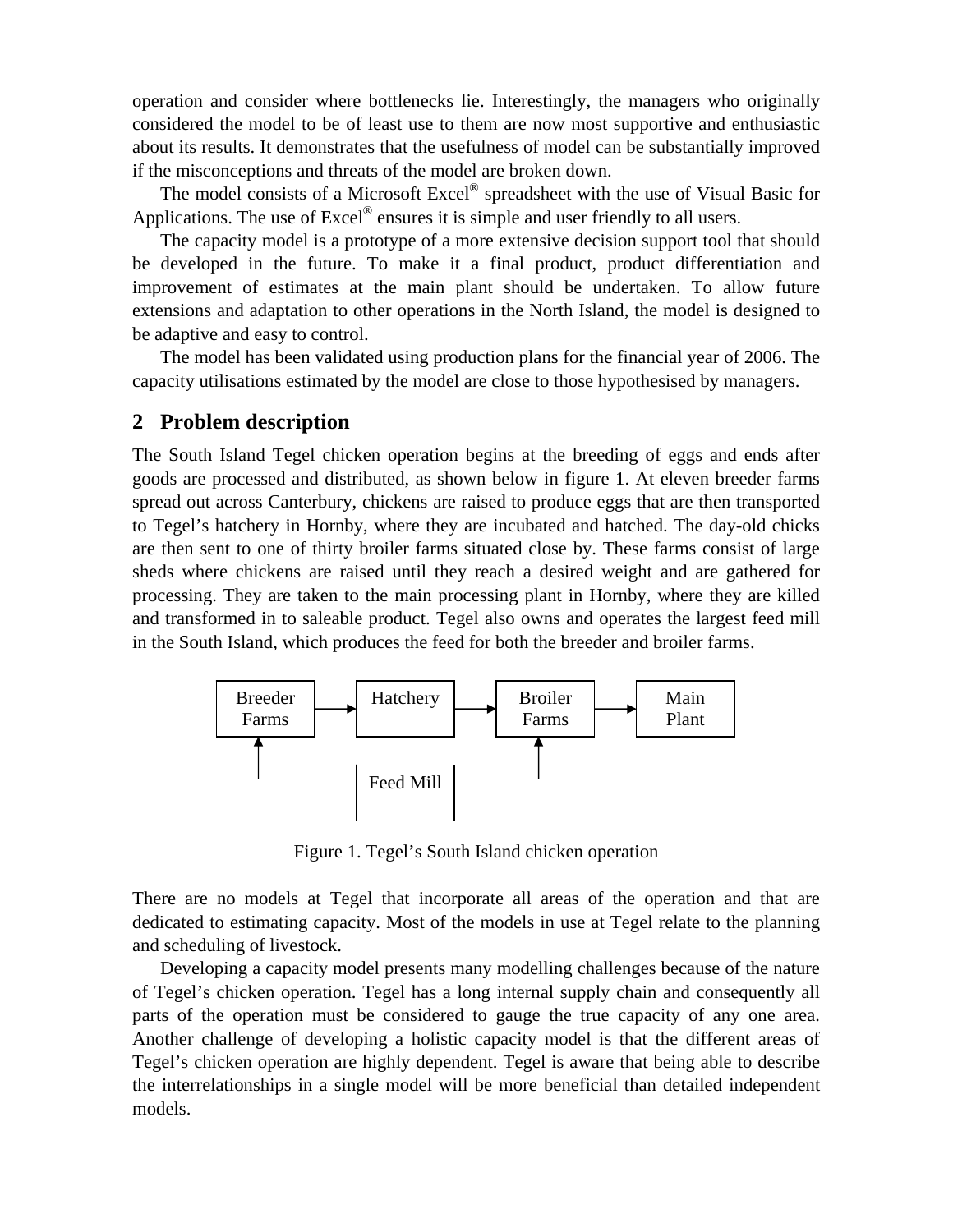An illustrative example of the relationships between areas of the chicken operation is the decision to process larger but fewer birds at the main plant, in order to meet total kilograms demanded per month. Fewer eggs must be laid and hatched, requiring fewer breeder hens. Fewer birds must be grown at the broiler farms and processed at the main plant. However, birds must be grown for longer which requires more of the broiler farms in a given month. The processing speed of the plant may also slow down. Based on intuition alone, the net effect on overall capacity is unknown. Despite the same kilograms of product being supplied, the interaction between inputs is such that the effects on capacity can be very different.

# **3 Objectives**

The objectives of the project were determined together with Tegel. These were to:

- o Develop a capacity model that encompasses the livestock, feed mill and processing aspects of the South Island Tegel chicken operation. It should provide a high-level understanding of the capacity constraints of the operation and should illustrate the interdependencies between the different areas. It should be useful to all individual livestock, feed mill and processing managers by providing quantitative evidence of what they already intuitively understand about capacity and by providing understanding of relationships between different areas.
- o Identify and develop key summary measures of capacity utilisation for the livestock, feed mill and processing areas.
- o Develop a means to conduct 'what if' analysis, such as facility expansion or a change in operating procedure. This should be useful to senior management as an aid for strategic planning by allowing them to consider the quantitative implications on capacity from new scenarios.

# **4 Users of the model**

The capacity model developed for Tegel Foods will be used by a variety of managers, each for a different purpose. The needs of the users are important because they determine the design of the content, the time frame and the form of the model.

## **4.1 Primary users**

There are two primary users of the model.

The first primary user is the 'Business Integration Manager' at Tegel Foods, who plans production nationwide based on demand forecasts received from marketing. He will use the model to determine what capacity is for a given month or year, and consequently determine whether production plans appear feasible. It will save him considerable time and allow him to plan more efficiently because he no longer has to rely solely on guesstimates by managers and planners.

The second primary user is the 'South Island Manager'. The model is of benefit to him by allowing him to explore long term strategic changes to the South Island operation. In particular, he can assess the effect on capacity when hypothetical changes are made in the model. This might include the addition of new broiler sheds, the conversion of a breeder farm or the introduction of a better performing feed.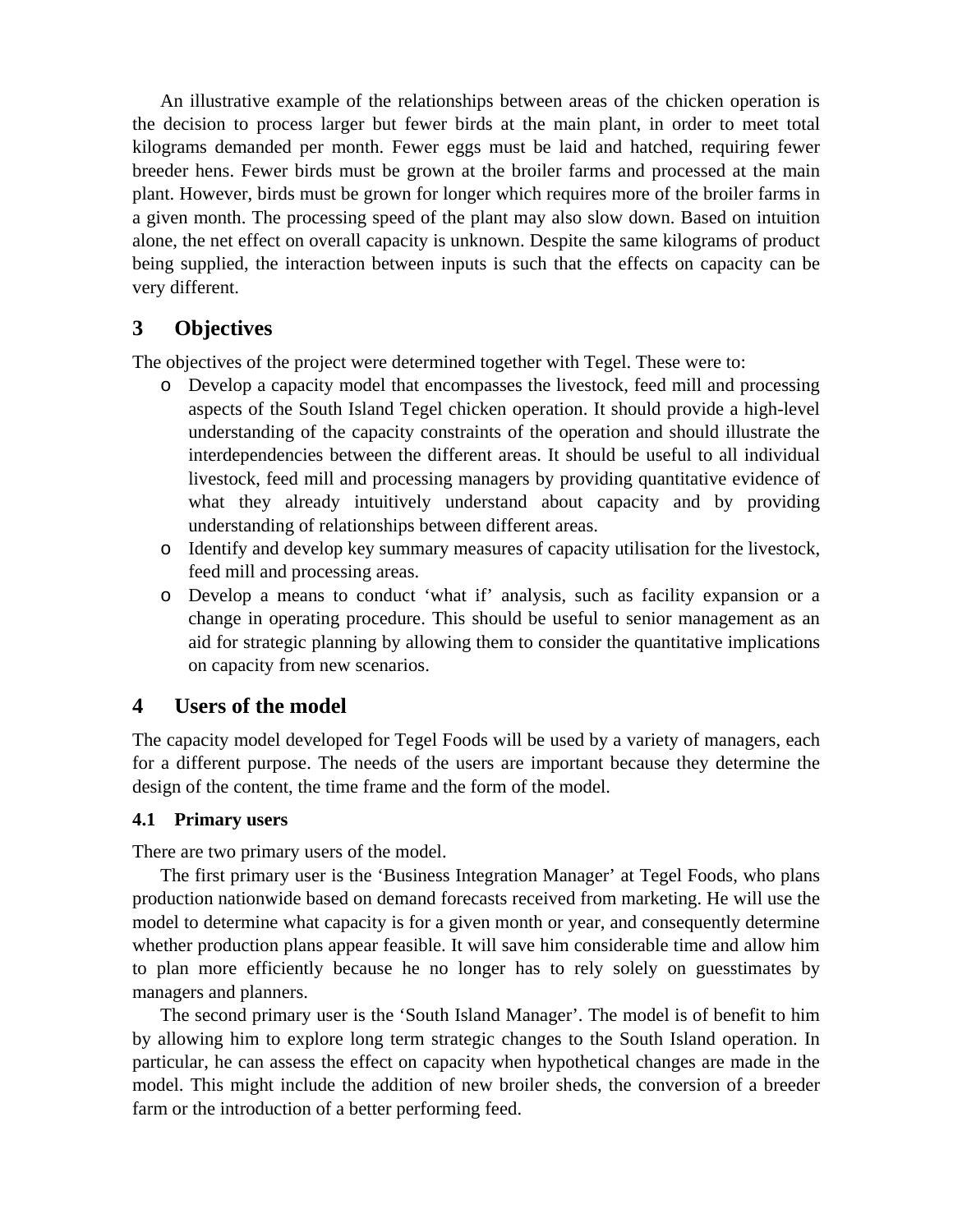#### **4.2 Secondary users**

The secondary users of the model are the individual area managers. These include the breeder farms manager, the hatchery manager, the feed mill manager, the livestock planner and the main plant manager. Among the secondary users, two different responses to the project have been observed:

In the first group of responses, managers are eager that a highly detailed daily capacity tool be developed that allows them to plan capacity through scheduling and other optimisation techniques. It is of advantage to each manager that their particular area be modelled, yet not everybody can be satisfied in the time available. The conflicting interests in the project made it important to be clear about the strategic aims of the model and balance the detail of the individual area models with those aims.

The second group of responses to the project consists of managers who did not view an overall capacity model as being useful to them; that it does not contribute any further knowledge than they already have. It was crucial that the managers understand that the model aids their understanding, not replaces it.

# **5 The model**

In all areas of the Tegel chicken operation collating relevant information is time consuming and challenging. In an operation of this size, there is extensive technical detail and data, only some of which is relevant to describing monthly capacity. It is a common requirement to collect data from staff who work in a detailed part of an area, such as a chicken farmer or mill worker, who are unaware of the project's objectives.

The design of the model was based upon six criteria taken from Little (1984). These criteria were that the model be simple, robust, easy to control, adaptive, complete and easy to communicate with.

#### **4.1 Microsoft Excel capacity model**

The capacity model is developed in Microsoft Excel®. This was chosen because it is widely used amongst managers at Tegel and allows them to alter and extend the model with ease, thus keeping it simple, adaptive and easy to communicate with. Features, such as the use of cell protection and undo options are included in the model to ensure that it is robust and valid. The planning spreadsheets currently in use at Tegel, described by staff as difficult to manipulate and understand, are large and contain unnecessarily complex macros. The capacity model is kept user-friendly by keeping the use Visual Basic for Applications macros to a minimum and by only using them for display features of the model. Likewise, formulae are kept as simple as possible.

The model consists of six worksheets, five for the areas of the operation and one to summarise the information of the model. The summary sheet includes overall capacity and utilisation and is designed for the use of senior management who do not understand the areas in depth.

#### **4.2 Describing capacity**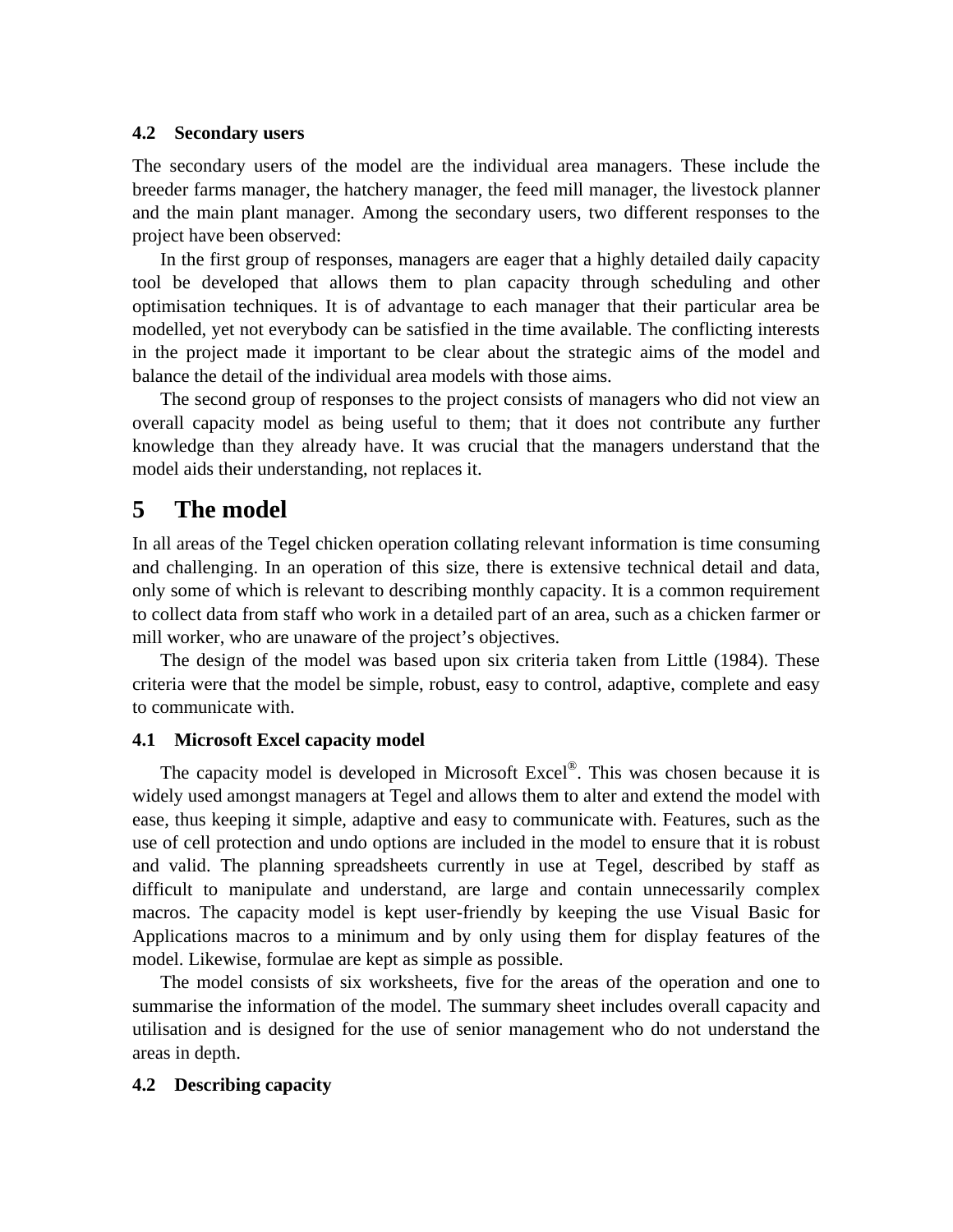Hill (2003) defines capacity as "the maximum rate of output of a process, measured in units of output per unit of time". Correspondingly, the model seeks to describe the maximum number of whole birds that can be processed in a month by Tegel's South Island chicken operation.

Each area at Tegel Foods is made up of a number of parts, including machines, storage and transport. The capacity of an area is the minimum of the capacity on the individual parts. This is understood intuitively, a production line can operate no faster than the speed of its slowest process. Calculating capacity at the main plant is more complex because birds have different pathways through the factory depending upon what product it will become.

The capacity of the whole operation is calculated as the minimum of the capacities of the different areas. This is valid because the flow between areas is linear, as discussed below.

#### **4.2.1 Measuring capacity**

The model incorporates five different areas of operations (main plant, broiler farms, hatchery, breeder farms and feed mill), some of which operate in different units. For example, the main plant inputs live birds and outputs kilograms of product, whereas the hatchery processes eggs (unhatched to hatched) and the feed mill outputs tonnes of feed.

The model expresses the capacity of each area in its unique units because they are most meaningful to that area's manager. Area capacities are calculated in comparable units so that overall capacity can be determined. Monthly production at Tegel is planned in terms of whole birds processed by the main plant (specific product demand is derived from this). Senior management is accustomed to communicating in these units. As a result, the summary sheet of the model displays the capacity of each area in terms of the number of whole birds entering the main plant in a month. Expressing area capacities in these terms is also new information to area managers and is very beneficial.

A benefit of measuring monthly capacity rather than daily or weekly is that it removes most uncertainties from capacity estimation. Over a day or a week, bird growth rates and machine processing speeds can vary significantly, but production data shows that over a month variation is minimal. Capacity is accurately described by using averages.

#### **4.2.2 Theoretical vs. demonstrated capacity**

The model distinguishes between machine (theoretical) capacity and achievable (demonstrated) capacity. Capacity estimates are used to determine the feasibility of product plans, and therefore it is important that what can actually be achieved is calculated. In the main plant machines cannot operate at one hundred percent efficiency. The maximum output that can be realistically produced will not be the same from day to day due to normal factors such as staffing, productivity and equipment breakdowns.

Capacity is first described in the model in terms of the maximum rate of output that can be produced if machines operate non-stop. Users of the model can view theoretical machine capacity and be certain of its accuracy. To describe reality, factors such as staffing and breakdowns are complex and require more analysis to accurately model.

Calculation of achievable capacity attempts to approximate these affects by estimating 'maximum machine utilisation'. This is the maximum percentage of machine capacity that can be utilised when fully loaded. This was estimated through discussion with managers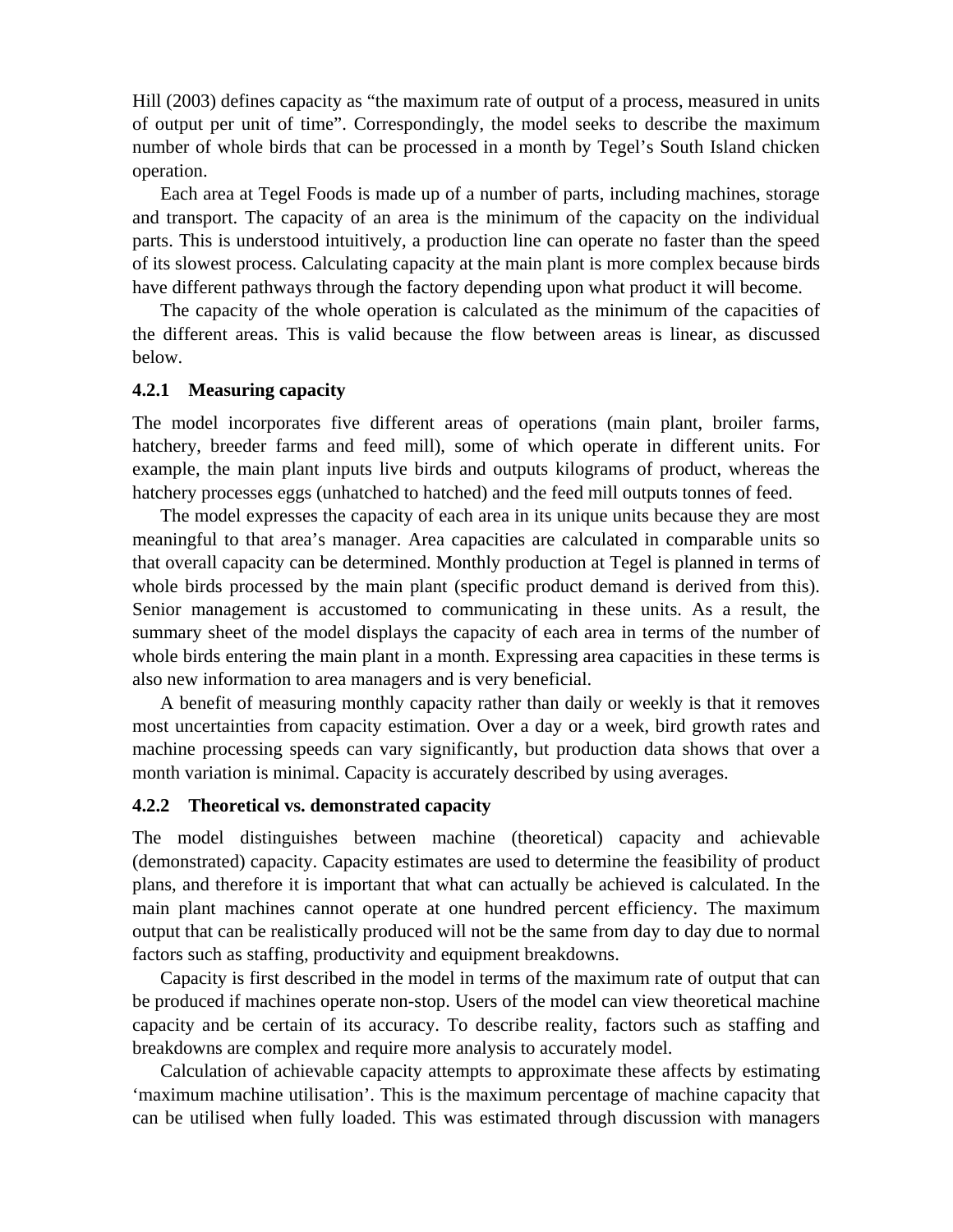and shop floor workers, and by observing demonstrated capacity in times of peak demand. The use of achievable capacity ensures the model is easy to communicate with. It is in accordance with Tegel Food's operating policy that machine efficiency is the priority and that staff can always be employed to operate the machinery at its optimum. This operating strategy is the result of Tegel's high cost of capital investment and expansion; staffing costs are relatively cheap in comparison. Tegel also seeks to use maximum machine utilisation as a production target in the near future.

## **4.2.3 Qualitative aspects**

Qualitative aspects of capacity play a significant role in determining the level of accuracy required when estimating capacity. These include the physical and financial feasibilities of increasing capacity. For example, if a machine is relatively cheap and can be installed in a short period of time, the benefit of modelling it in detail is small. Realistically, if the machine becomes a constraint on capacity it can be easily relaxed and an extra five percent of accuracy in estimating its utilisation will be of little benefit. The decision to model is a balance between the time involved and the benefit gained.

## **4.3 Factories**

Among the areas of the chicken operation there are, by nature, two different types – the machine driven factories and the livestock farms. Each was modelled in different ways.

The machine driven factories include the hatchery (machines are used to hatch the eggs), the feed mill and the main plant. To use 'overall capacity is the minimum capacity of the parts', it was essential that the flow of product (eggs/feed/birds) was linear. This means that product flows sequentially along a line, it does not flow down an alternative path when one direction reaches capacity. This was definitely true of the feed mill and hatchery which are both relatively simple processes.

Capacity calculations also assume that the flow of product in these factories is constant. The reality is that, in the example of the main plant, a series of smaller birds may arrive at the factory and will consequently all be processed down the same line, whilst machinery dedicated to larger birds sits idle. To incorporate this into the model would require scheduling, which was deemed beyond the scope of the project; therefore capacity is calculated under the assumption that flows are constant. This is accounted for to some extent by maximum utilisation of machinery. The addition of scheduling is a possible extension to the model.

## **4.3.1 The hatchery**

Modelling the hatchery is relatively simple due to linear flows and stable process times. Some difficulty arose regarding the fact that because of the hatchery's operating hours; eggs can only be put in and taken out of machines on certain days. This will always occur due to the availability of staff and is included because it affects achievable capacity (it causes downtime on the machines).

# **4.3.2 Modelling the feed mill**

The useful information required by users of the model with respect to the feed mill is the amount of feed required and also when a type of feed is required by livestock. Capacity is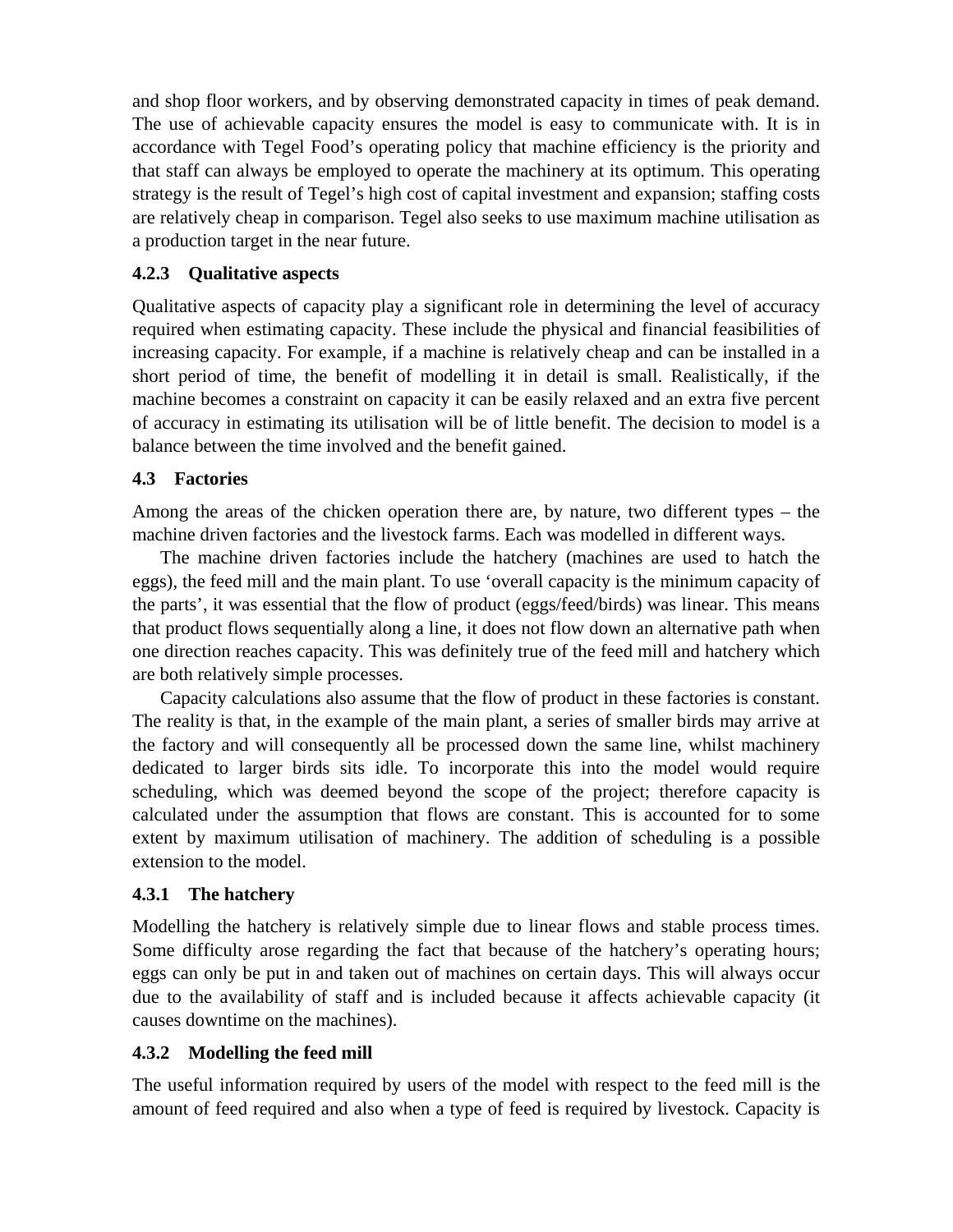shown, however utilisation is not important because the feed mill can reduce its production of non Tegel related feed if need be.

## **4.3.3 Modelling the main plant**

The main plant is significantly more complex than the other areas of the operation. Production is made up of an automated processing line, approximately five different types of machinery in secondary processing and finally three refrigeration units. It is challenging to model the capacity of the plant in summary form.

Determining the flow of products along different paths was complex. Flow is driven by product demand and therefore the flow of fresh/frozen, whole birds/portions and agrades/down-grades will vary from month to month. The same total demand, in terms of kilograms of product, may result in different capacities at the main plant dependent upon which specific products are produced. The model does not differentiate between products and, consequently, flows had to be approximated using the average proportions that are processed at respective machines. Historical data is used to make these approximations.

The flows at the main plant are non-linear. Circumstances arise when flow is directed elsewhere to alleviate a bottleneck on the line. However, these redirections are rarely planned or consistent and were too uncertain to model in the time available. The model therefore assumes linear product flows. Without a definite set of production rules, accounting for non-linear flows becomes very challenging and is a possible extension of the model.

Although capacity at the main plant lacks accuracy because of the approximations, the benefit is that it remains simple and easy to understand. With the exception of the main plant manager, the users of the model know little about how the main plant functions and need to be able to understand the consequences of altering key inputs and parameters. A more detailed daily capacity model of the main plant, which includes scheduling, would be extremely useful to the main plant manager but would not be appropriate for the other users. Ideally a summarised form of a more detailed main plant model could later be expressed in this capacity model.

## **4.4 Livestock farms**

The livestock growing farms of the chicken operation at Tegel are the breeder and broiler farms. Capacity at these farms is calculated based on shed space and growth rates rather than machine processing speeds. The challenge when determining monthly capacity of these farms is that unlike the factories, not all resources are used to supply a single month's demand. In other words, it takes longer than a month for a bird to grow to full size, or for a breeder to reach its oldest breeding age. Therefore, in the example of the grower farms, some sheds must be growing flocks to supply demand two months from now, whilst others grow for next months demand. To determine capacity of these farms the notion of a 'growing cycle' or 'production cycle' was used. This is the length of time from the beginning of growing/breeding till the next flock of broilers/breeders can begin. It will include both growing/breeding of a flock and time for cleaning and bio security checks. Once an accurate estimate of the average growing/production cycle is determined, and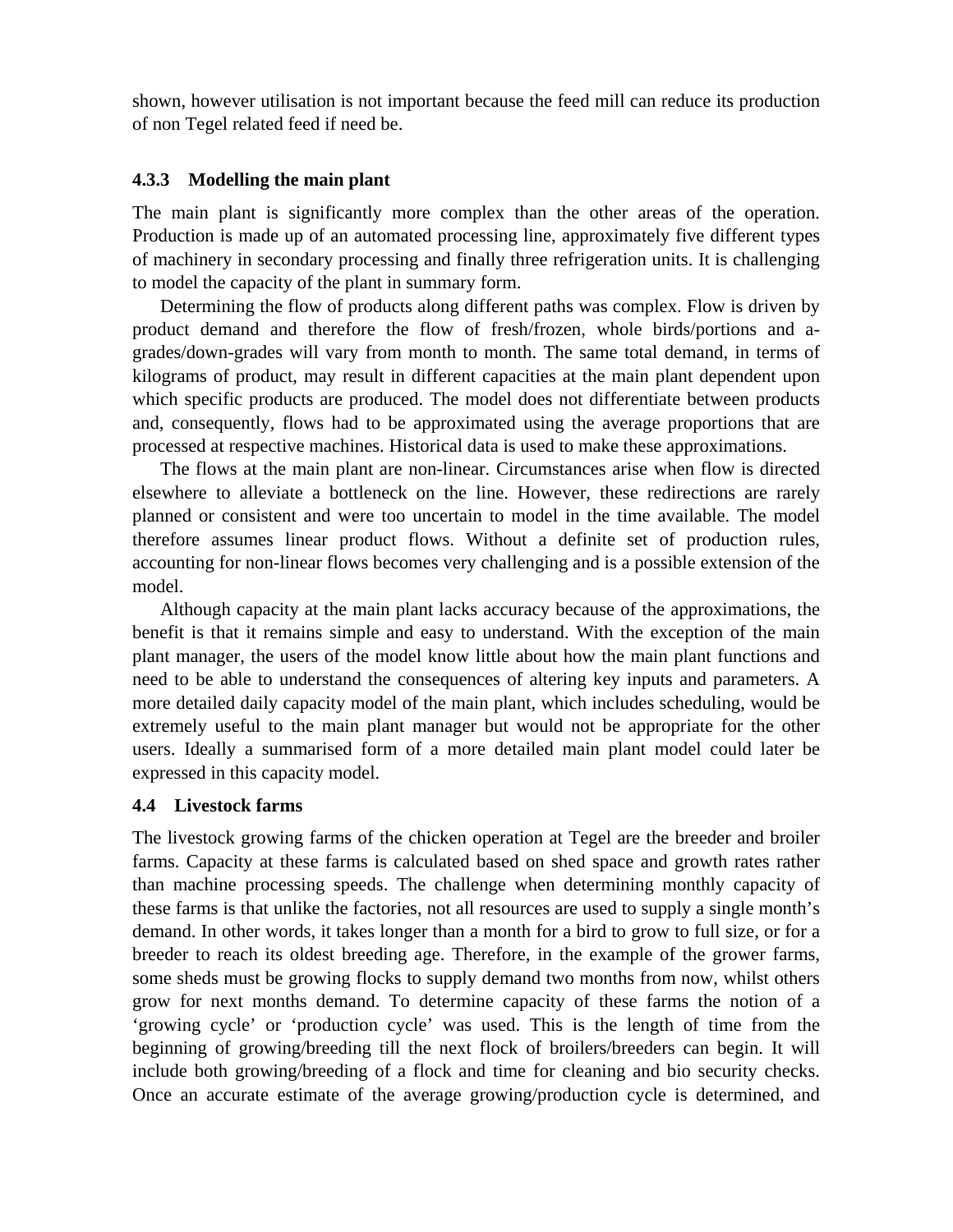given the total time available in a month, the proportion of total capacity available for a single month is easily calculated.

#### **4.4.1 Modelling the breeder farms**

The breeder farms provide a challenge because they consist of separate facilities, one type for rearing and another for the production phase of the breeding hen's lifecycle. The two processes have distinctly different purposes and operating methods and are therefore modelled as independent parts. The relationship between the ages of the hen and number of eggs produced had to be modelled in the production farms.

#### **4.4.2 Modelling the broiler farms**

Tegel contracts 30 broiler farms in the Canterbury area to supply the main plant. Each grows birds from day old chick to a weight at which they are ready to be killed. The two key constraints on the capacity of the broiler farms are the total shed area and the stocking density limits, as defined by Tegel's nationwide policy (within welfare restrictions).

The most difficult aspect of the broiler farms is the significant variation between farms in the daily growth rates of birds. Standard deviations and other means of incorporating uncertainty in the model were considered, but are not necessary because all farms are treated equally by Tegel and therefore daily uncertainty balances out over the course of a month. It is a contractual agreement that all farms be placed with an equal spread of birds over the course of a year; it is not the case that some poorer performing farms only grow smaller birds whilst others grow the larger birds. Over half of the thirty farms grow for a specific month which showed to be sufficiently enough such that the predicted total growth in a month is close to what is observed in reality.

## **5 Validation of the model**

It is essential that the model is a realistic representation of capacity so that users can consider the feasibility of a production plan or explore strategic changes with confidence. This includes ensuring that the model is robust and does not produce confusing solutions.

Triangulation was used as a method of validation in the factories. The model's estimates were compared to both historical data during peak demand and managers' expectations. The model determined that at the main plant, current production levels could only be achieved by running overtime, which is exactly what is occurring in reality. Although the results show that the models estimates are very close to observed capacity, it is unsurprising given that the same sources were used to determine the parameters of the model in the first place.

Validation of the livestock farms is more credible because modelling does not rely on manager's estimates. The growing and production cycles at the broiler and breeder farms determined by the model are very close to what is currently being observed.

Overall, the model shows what many staff at Tegel predicted. Given the production plan for 2006, almost all areas need to operate at high utilisation, although the main plant and the hatchery are of most concern because, unlike the livestock farms, they cannot easily be expanded.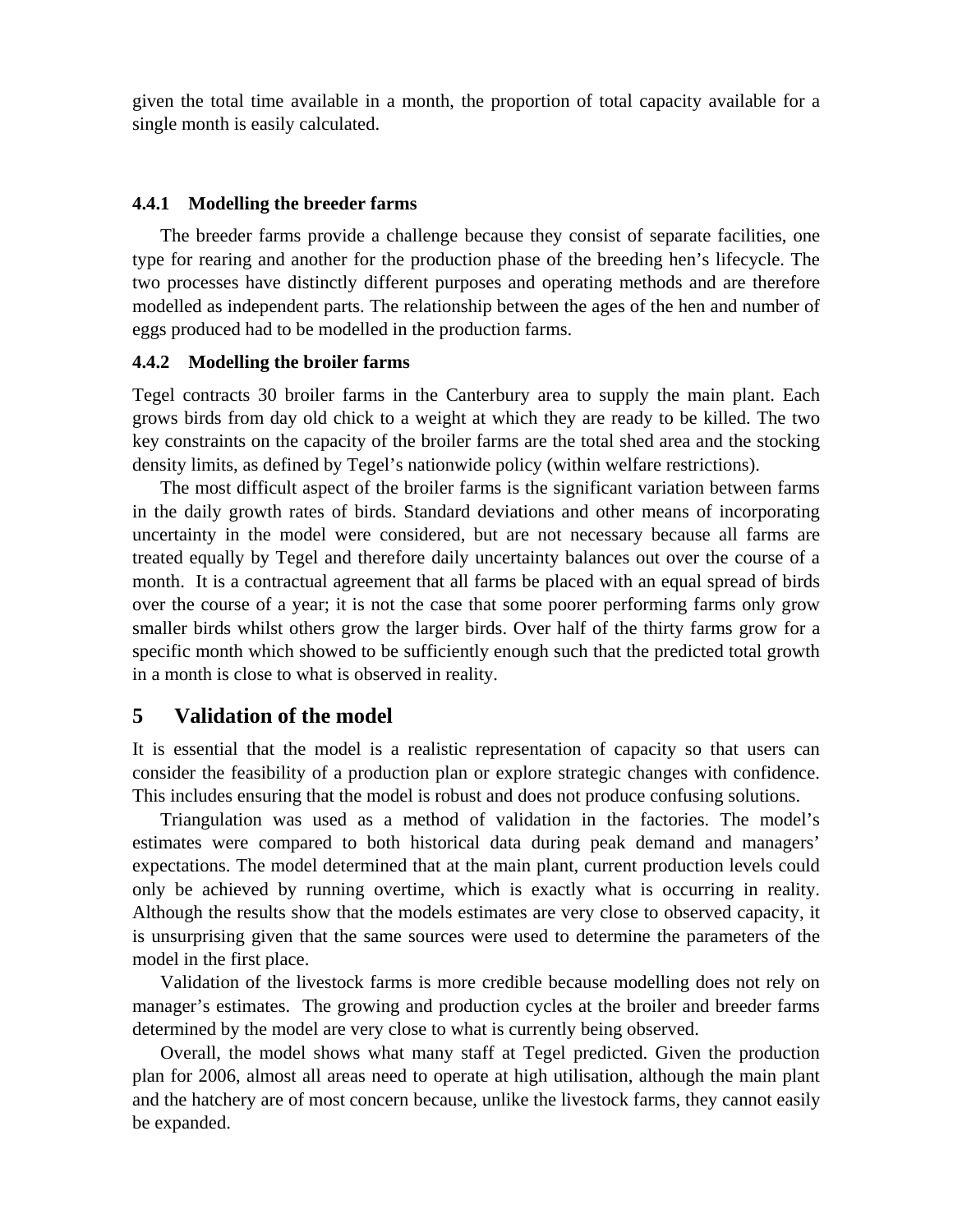# **6 Extensions**

#### **6.1 Developing a final product**

The capacity model is a prototype of a complete decision support tool. A final product was not possible in the time available given the size and complexity of the operation. Project contacts at Tegel understood from the beginning that, whilst there remained many possibilities for modelling, not all were possible in this project.

The model, in its current form, is still useable and will be of high benefit to staff at Tegel Foods. It is designed to be as accommodating as possible to additions to the model. The extensions listed below are additions that would be expected of a complete product and should be undertaken in the short term future:

- o The current model only deals in terms of whole birds. Converting this into specific products be useful to users and will improve estimation of the product flows between machines at the main plant. This may require the integration of the further processing plants (on site at Hornby) into the model.
- o Some parameters currently used in the main plant model are estimates by staff that have not been validated thoroughly. Improvements include estimation of refrigeration capacity using cooling formulae and investigation into production rules.

## **6.2 Future modelling**

There are a number of other possible extensions to the model, some of which will require significant undertaking. Users of the model will have to assess the costs and benefits of each of the extensions listed below:

- o Many of the parameter and input changes that can be made in the model are not necessarily cost effective. Planners could better assess the benefits of strategic changes if both the capacity and costs were quantified in the model.
- o The model estimates monthly capacity. This best suits the primary users of the model by aggregating the whole process to a level that can be easily understood. Tegel also needs more detailed capacity models in the main plant and feed mill so that the area managers can undertake capacity planning.
- o Scheduling is a method of capacity planning that would be of high benefit to Tegel. The breeder and broiler farms are currently scheduled manually, sometimes in an adhoc manner. This method has been adopted to deal with the uncertainty in the growth rates of livestock and the production of the main plant. Despite this, there is definitely opportunity to improve their spreadsheet scheduling model by incorporating automated heuristics or optimisation techniques. There is also a potential to implement scheduling in the main plant.
- o The scope of the model currently excludes the capacity of the supplier to Tegel's breeder farms and of the distribution and storage of products. Estimating these capacity constraints will be useful to users.